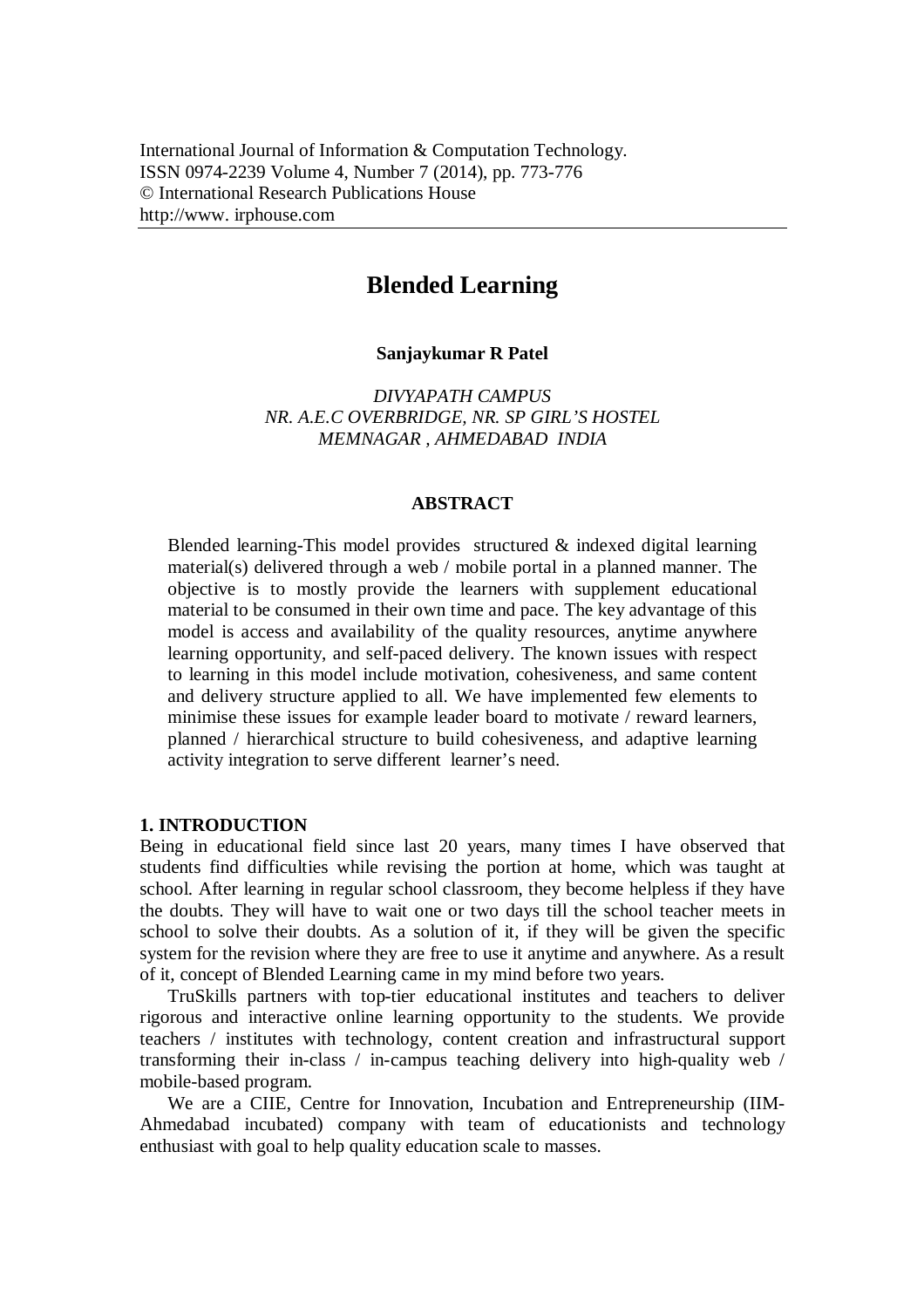# **2. SECTIONS**

## **Online Learning and Interactivity**

We at TruSkills have applied several variations of technology, content creation, and delivery strategy in order to overcome interactivity, motivational, cohesiveness, and inclusivity in online learning models. Few of our offerings covered below highlights the similar learning issues & our approach to overcome it :

# **Pull / Self-paced Learning:**

This model provides structured & indexed digital learning material(s) delivered through a web / mobile portal in a planned manner. The objective is to mostly provide the learners with supplement educational material to be consumed in their own time and pace.

The key advantage of this model is access and availability of the quality resources, anytime anywhere learning opportunity, and self-paced delivery.

The known issues with respect to learning in this model include motivation, cohesiveness, and same content and delivery structure applied to all. We have implemented few elements to minimise these issues for example leader board to motivate / reward learners, planned / hierarchical structure to build cohesiveness, and adaptive learning activity integration to serve different learner's need.

#### **Technology assisted Instructional based Learning:**

Here we provide educational content tailored for the class-room based delivery. The objective is to complement class room learning with lectures / content from the subject experts weaved conveniently into curriculum learning delivered by the local teacher.

The advantage of this model brings is to help plug key competency / resource gap at regional level. The content is mixed with classroom delivery and activities in order to deliver holistic learning to students.

#### **3.DIAGRAM**

Course structure for the blended learning is distinct blend of online and offline learning activities:

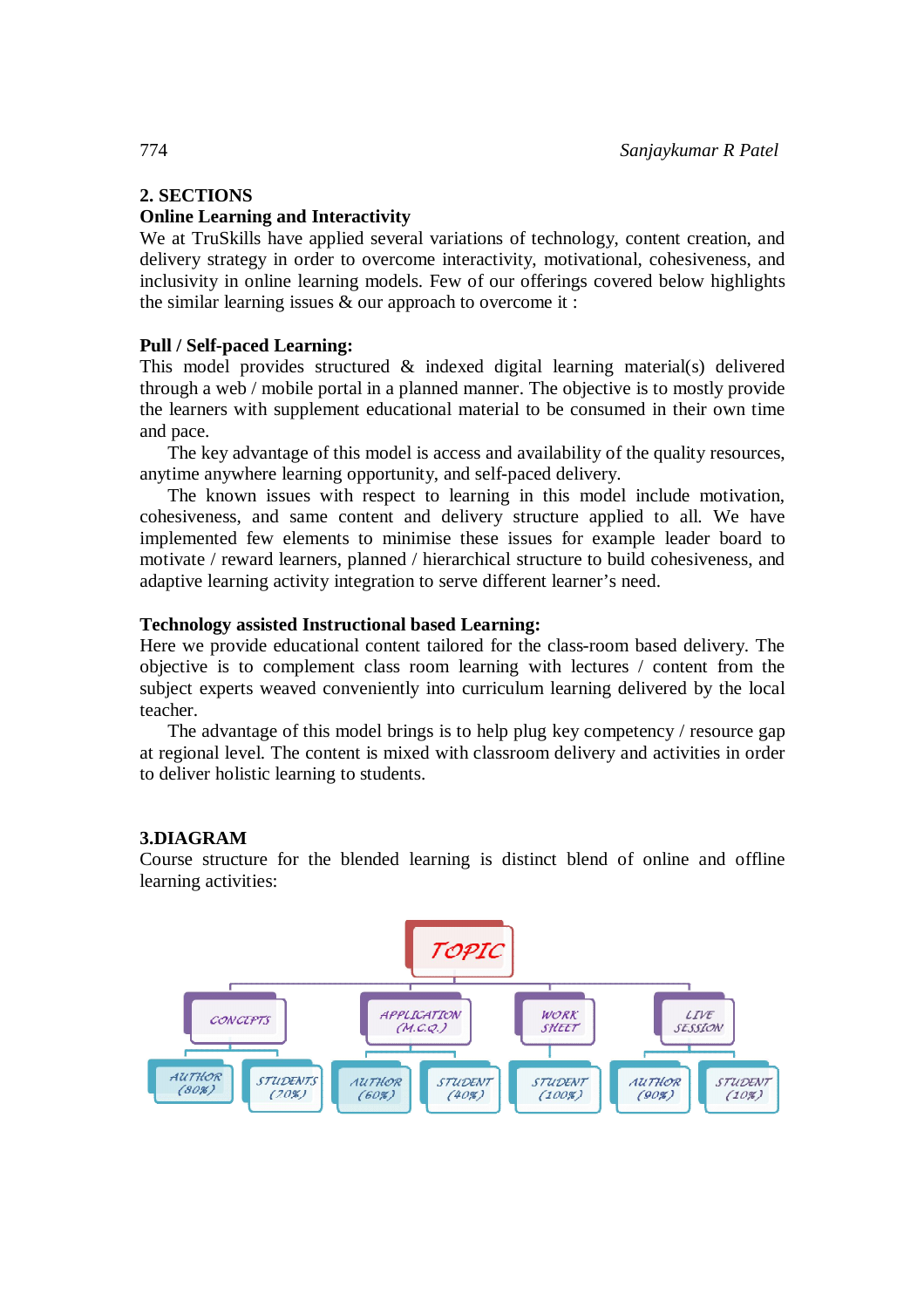## **4.CONCLUSIONS**

With our current experience we find the blended model quiet effective for certain form of courses where both lack of subject matter expertise availability and result oriented study is established. For example Engineering entrance, Medical Entrance, CA/CS, Banking, etc.ion ....This type of learning does not bore the children and engrosses them in studying.

More detailed structure, observations, challenges, and derived benefits shall be shared in presentations.

By 2019, 50 percent of all high school courses will be delivered online.

– Clayton M.Christensen,Professor of Business Administration, Harvard Business School